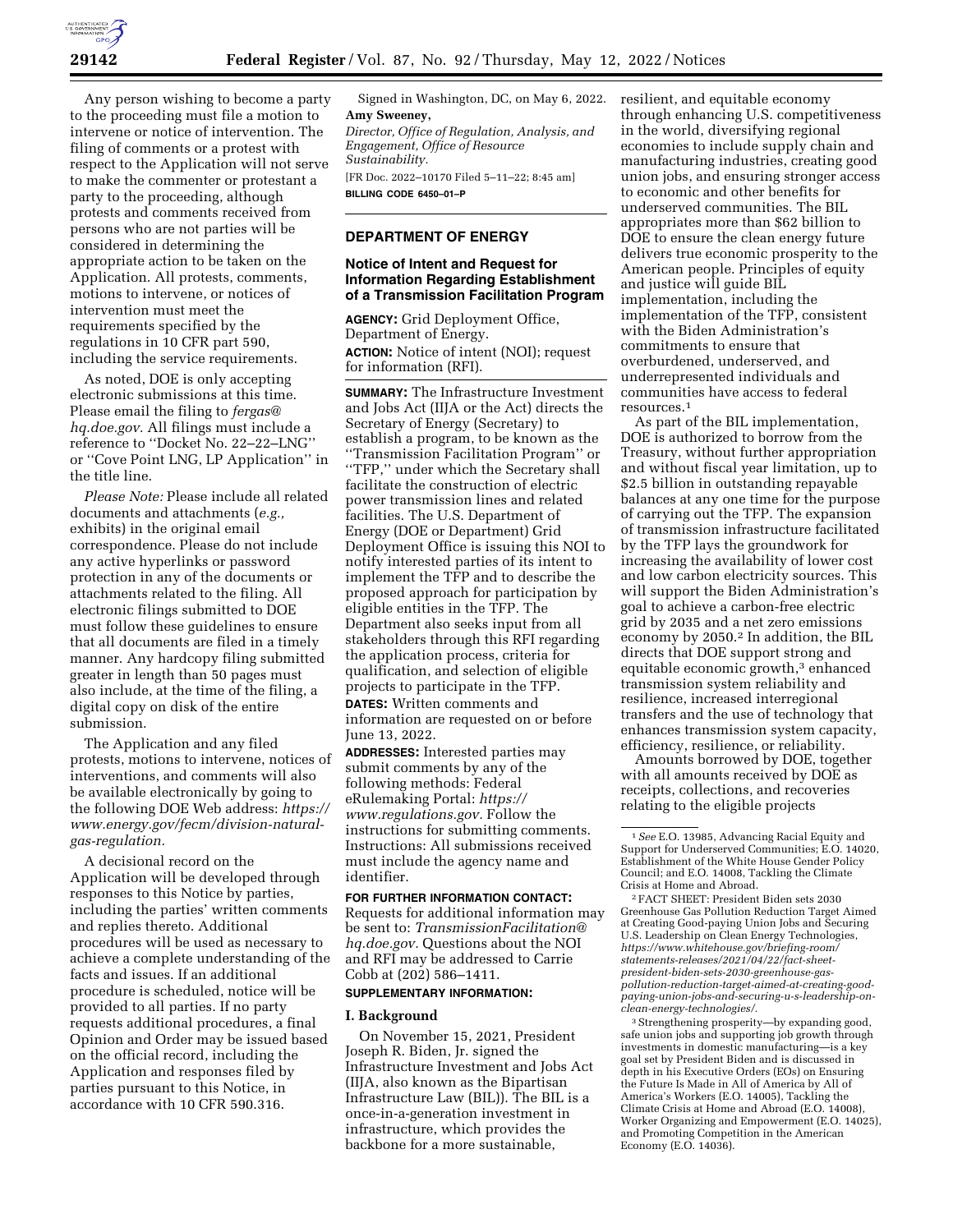supported under the TFP (including, for example, capacity contract marketing receipts, loan repayments, and eligible entity contributions under a publicprivate partnership) and any amounts appropriated for the program, will be placed in the ''Transmission Facilitation Fund'' for the purpose of carrying out the TFP. The TFP offers three forms of facilitation to assist eligible with the construction of new, replacement, and upgraded high-capacity transmission lines.: Capacity contracts, loans, and public-private partnerships. The IIJA directs the Secretary of Energy to prioritize projects that, to the maximum extent possible, improve resilience and reliability of the grid; facilitate interregional transfer of electricity; lower electric sector greenhouse gas emissions; and use technology that enhances the capacity, efficiency, resilience, or reliability of the transmission system. The TFP must judiciously use the tools included in the statute to support projects that both meet the statute's articulated goals and provide a reasonable expectation that the costs of capacity contracts, loans, or public-private partnerships borne by the Federal Government will be repaid.

Community engagement will be central to the successful implementation of all phases of the TFP. Projects funded through the BIL provisions will include Equity, Environmental and Energy Justice principles and priorities. Equity requires the consideration of existing barriers underserved and underrepresented individuals and communities face when accessing Federal resources. Environmental and energy justice principles include procedural justice, distributive justice, recognition justice, and restorative justice. In keeping with the administration's goals, and as an agency whose mission includes strengthening our country's energy prosperity, DOE intends to use this program to support the creation of good-paying jobs with the free and fair choice to join a union, the incorporation of strong labor standards, and high-road workforce development, especially registered apprenticeship and quality preapprenticeship. This program will also support the Justice40 Initiative, which aims to provide 40 percent of the overall benefits of certain Federal investments to Disadvantaged Communities.

#### **II. Purpose of NOI and RFI**

DOE is seeking opportunities that optimize the use of the available TFP funds to accelerate the deployment of transmission facilities that will best serve the national interest. The NOI describes DOE's proposed approach to soliciting applications for TFP facilitation, identifying information that applicants would provide in an application, and describing the criteria that will be used to evaluate applications. The RFI includes questions based on DOE's proposed approach, as well as other matters relevant to the implementation and administration of the TFP.

The NOI and RFI seek information on TFP implementation. Responses to the NOI and RFI should not include applications or requests for facilitation of any transmission projects. Applications will be accepted after DOE issues an initial solicitation for proposals seeking TFP support.

# **III. Summary of TFP Features**

A. *Key Definitions.* The TFP was established in the IIJA to authorize the Secretary to ''facilitate the construction of electric power transmission lines and related facilities,'' 4 using tools delineated in the statute. The IIJA language establishing the TFP defined four terms that are central to describing the program, and those are reproduced here:

• ''Eligible electric power transmission line'' means an electric power transmission line that is capable of transmitting not less than (a) 1,000 megawatts (MW); or (b) in the case of a project that consists of upgrading an existing transmission line or constructing a new transmission line in an existing transmission, transportation, or telecommunications infrastructure corridor, 500 MW.

• ''Eligible entity'' means an entity seeking to carry out an eligible project.

• ''Eligible project'' means a project (including any related facility) (a) to construct a new or replace an existing eligible electric power transmission line; (b) to increase the transmission capacity of an existing eligible electric power transmission line; or (c) to connect an isolated microgrid to an existing transmission, transportation, or telecommunications infrastructure corridor located in Alaska, Hawaii, or a territory of the United States.

• ''Capacity contract'' means a contract entered into by the Secretary and an eligible entity for the right to the use of the transmission capacity of an eligible project.

B. *Three Tools Available to DOE.*  Under the TFP, DOE can offer three types of support to facilitate construction of eligible projects. These tools are:

1. *Capacity Contracts.* DOE is authorized to purchase the right to use

transmission capacity of up to 50 percent of the total proposed transmission capacity of the transmission line from an eligible project for a term of not more than 40 years.5 DOE participation is to help provide certainty to developers, operators, and marketers that customer revenue will be sufficient to justify the construction of a transmission line that meets current and future needs. Applications for capacity contracts are not required to account for National Environmental Policy Act (NEPA) environmental impact review, because DOE's entry into a capacity contract does not independently trigger NEPA review.6 DOE may terminate the capacity contract as soon as practicable after determining that there is sufficient subscription to the new project to ensure the project's long-term financial viability.7 DOE may transfer contractual rights to transmission capacity to a third party upon payment by the third party.8 DOE may also relinquish contractual rights back to the developer of the project, upon payment to DOE for those rights by the developer 9 If DOE has not terminated or transferred the capacity before the eligible project enters service, DOE is required to market the transmission capacity of the project to which it holds rights under a capacity contract. DOE is also required to seek to ensure that any power marketing contract maximizes the financial return to the Federal Government.

2. *Loans.* DOE is authorized to make loans to eligible entities for the costs of carrying out an eligible project.10 The interest rate on a TFP loan shall be fixed by DOE, taking into consideration market yields on outstanding marketable obligations of the United States of comparable maturities as of the date of the loan.11 To the extent consistent with the underlying purposes and scope of the TFP, DOE anticipates that the TFP loan process will be similar to the process for evaluating DOE loans and loan guarantees offered by the Loan Programs Office (LPO) or federal Power Marketing Administrations. For example, loans issued by LPO are subject to a thorough and formal due diligence process before DOE offers conditional commitment to borrowers. Applicants should expect a similar process before a final loan commitment

- 6 IIJA Section 40106(f)(7).
- 7 IIJA Section 40106(f)(5).
- 8 IIJA Section 40106(f)(5)(B).
- 9 IIJA Section 40106(f)(5)(C)–(D).
- 10 IIJA Section 40106(e)(1)(B).
- 11 IIJA Section 40106(g).

<sup>4</sup> IIJA Sec. 40106(b).

<sup>5</sup> IIJA Section 40106(f)(3).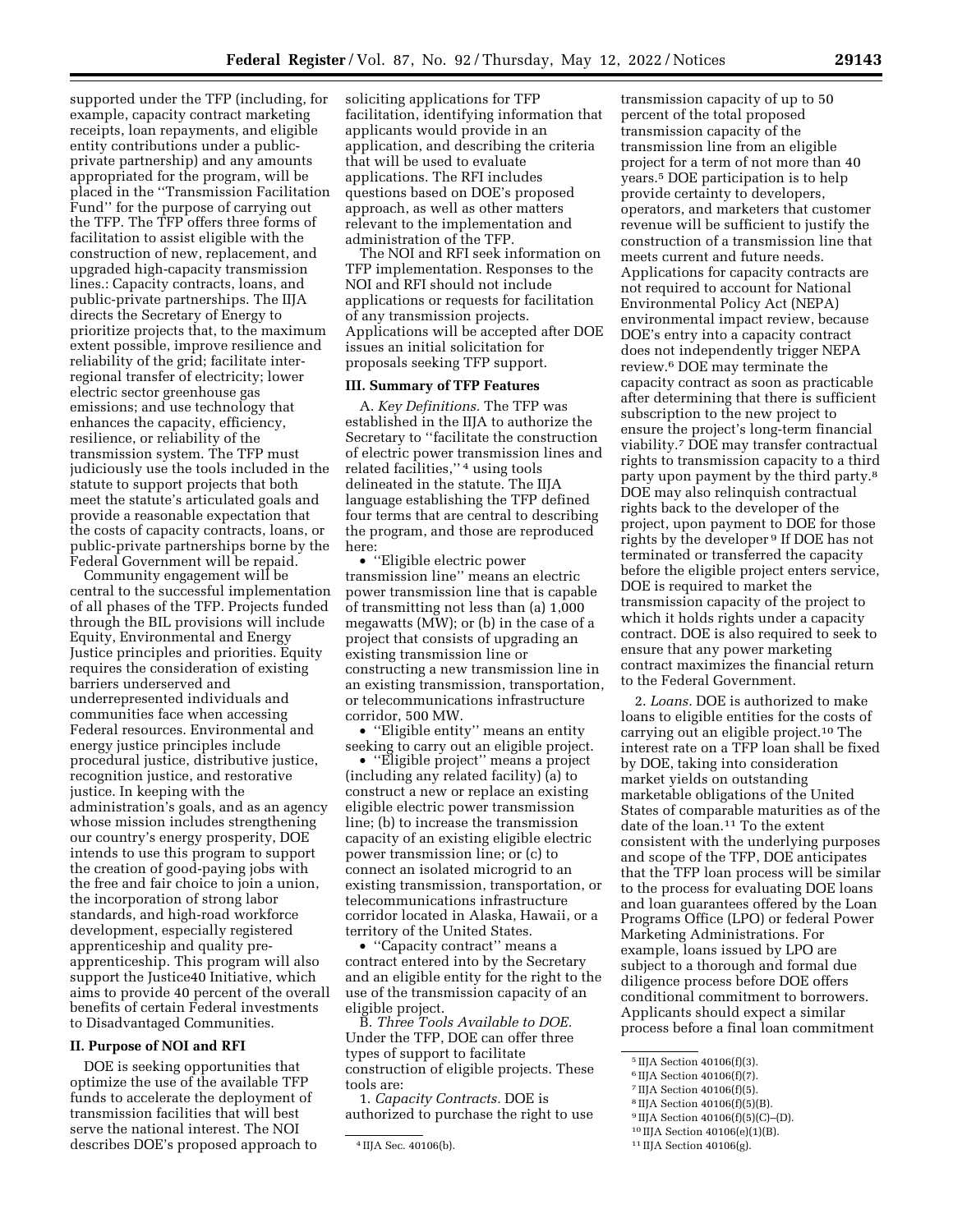will be made by DOE for any request for TFP facilitation.

3. *Public-Private Partnerships.* DOE is authorized to undertake public-private partnerships under which DOE will participate with an eligible entity in designing, developing, constructing, operating, maintaining, or owning an eligible project. Among other requirements, a public-private partnership eligible project may be located in an area designated as a national interest electric transmission corridor pursuant to section 216(a) of the Federal Power Act, 16 U.S.C. 824p(a) (NIETC), or the eligible project must be necessary to accommodate an actual or projected increase in demand for electric transmission capacity across more than one State or transmission planning region.12 DOE anticipates that TFP public-private partnerships will be similar in structure and process to, and may confer similar benefits to, transmission projects undertaken pursuant to Section 1222 of the Energy Policy Act of 2005 (42 U.S.C. 16421), except that DOE has funding available under the TFP to invest in an eligible project.

#### **IV. Proposed Approach**

The IIJA directs the Secretary to establish procedures for the solicitation and review of applications from eligible entities. DOE proposes the following solicitation process and key application requirements and application evaluation considerations.

# *A. Proposed TFP Solicitation Process*

The DOE proposes to conduct an initial solicitation for eligible projects seeking capacity contracts, as detailed herein. In subsequent solicitations, DOE will conduct additional solicitations applicable to some or all of the three facilitation mechanisms available under the TFP (capacity contract, loan, publicprivate partnership). At present, DOE plans to conduct a TFP solicitation at least annually, assuming funds are available. The annual solicitation process may be focused on one or all of the TFP mechanisms, depending on market needs and available funding.

*1. Initial Solicitation:* The first solicitation will be limited to applicants seeking capacity contracts for eligible projects that will commence commercial operation no later than December 31, 2027, if DOE authorizes a capacity contract. The timing of DOE's determination on a request for support will be based on the time necessary to conduct due diligence on the proposed project, to negotiate with the sponsor, to

consult with affected stakeholders, including regional transmission planning regions, and to finalize the definitive legal documents that will govern each transaction. If an applicant is found to be eligible and its project meets the selection criteria, but it is not selected in the first round of TFP capacity contracts, the applicant is welcome to submit another application when DOE issues subsequent solicitations.

DOE expects its first solicitation will be issued in 2022 and a second solicitation will be issued in early 2023. In the second solicitation, DOE currently anticipates it will invite applications for all the forms of support available from the TFP: Capacity contracts, loans, public-private partnerships, as well as support for connecting microgrids in Alaska, Hawaii, or a U.S. Territory. As with the initial solicitation, the timing of DOE's determination on a request for support in subsequent solicitations will include the time necessary to conduct due diligence on the proposed project and to finalize definitive legal documents governing the transaction. Following the second solicitation, the types and amounts of TFP support offered in 2024 and beyond will be identified in the solicitation documentation.

In the following sections, DOE states its expectations for the first solicitation, that is, the solicitation for eligible projects seeking capacity contracts for eligible projects that could be in commercial operation by December 31, 2027.

*2. Solicitation Announcement.*  Following review and consideration of comments received in response to the RFI issued herewith, DOE proposes to issue a solicitation announcement seeking applications for eligible projects. The solicitation announcement will include detailed requirements for applications, and an application form to be submitted to DOE. Applicants should expect the information requested to include the items identified in this NOI. The solicitation announcement may identify paths or regions that DOE prefers for the location of eligible projects that promote the goals of the TFP, including to promote grid flexibility, increase reliability and resilience, and connect communities to greater opportunity for lower-cost, lower-carbon electric generation resources.

*3. Timeline.* The solicitation announcement will include a deadline for applications and will provide a timeline for DOE's selection process. The solicitation will include guidance regarding DOE's expectations for its

review of applications, for selection of projects for negotiation of capacity contracts, for the due diligence process, and for the execution of capacity contracts.

#### *B. TFP Eligibility Determination*

The IIJA includes specific, objective eligibility requirements for participation in the TFP. If DOE determines that an application fails to demonstrate the proposed project is eligible for TFP support, DOE may provide a written notice of that decision to the applicant. If a proposed project is determined by DOE to be ineligible, the application supporting it will not be considered further by DOE (unless supplemented with information demonstrating, to DOE's satisfaction, that the project meets the eligibility criteria).

To demonstrate eligibility, the entity seeking to carry out the project must certify at least one of the following regarding the proposed project:

• If the project proposes construction of a new transmission line that is not in an existing transmission, transportation, or telecommunications corridor, the new transmission line will be capable of transmitting not less than 1,000 megawatts.

• If the project proposes upgrading an existing transmission line or constructing a new transmission line in an existing transmission, transportation, or telecommunications corridor, the transmission line will be capable of transmitting not less than 500 megawatts.

• If replacing an existing line, the existing line being replaced will be one that would be eligible for TFP (transmits not less than 1,000 megawatts if not in an existing corridor, or not less than 500 megawatts if in an existing corridor).

• The proposed project will increase the transmission capacity of an existing line that would be eligible for TFP (the existing line must transmit no less than 500 megawatts).

• Rather than, or in addition to, demonstrating compliance with the factors identified above, the project will connect an isolated microgrid to an existing transmission, transportation, or telecommunications infrastructure corridor located in Alaska, Hawaii, or a territory of the United States.

The applicant must also certify that the proposed transmission line project does not include related facilities used primarily to generate electric energy or used in the local distribution of electric energ

If DOE determines that information submitted in the application establishes that the proposed project is an eligible project, then the application will be

<sup>12</sup> IIJA Section 40106(h).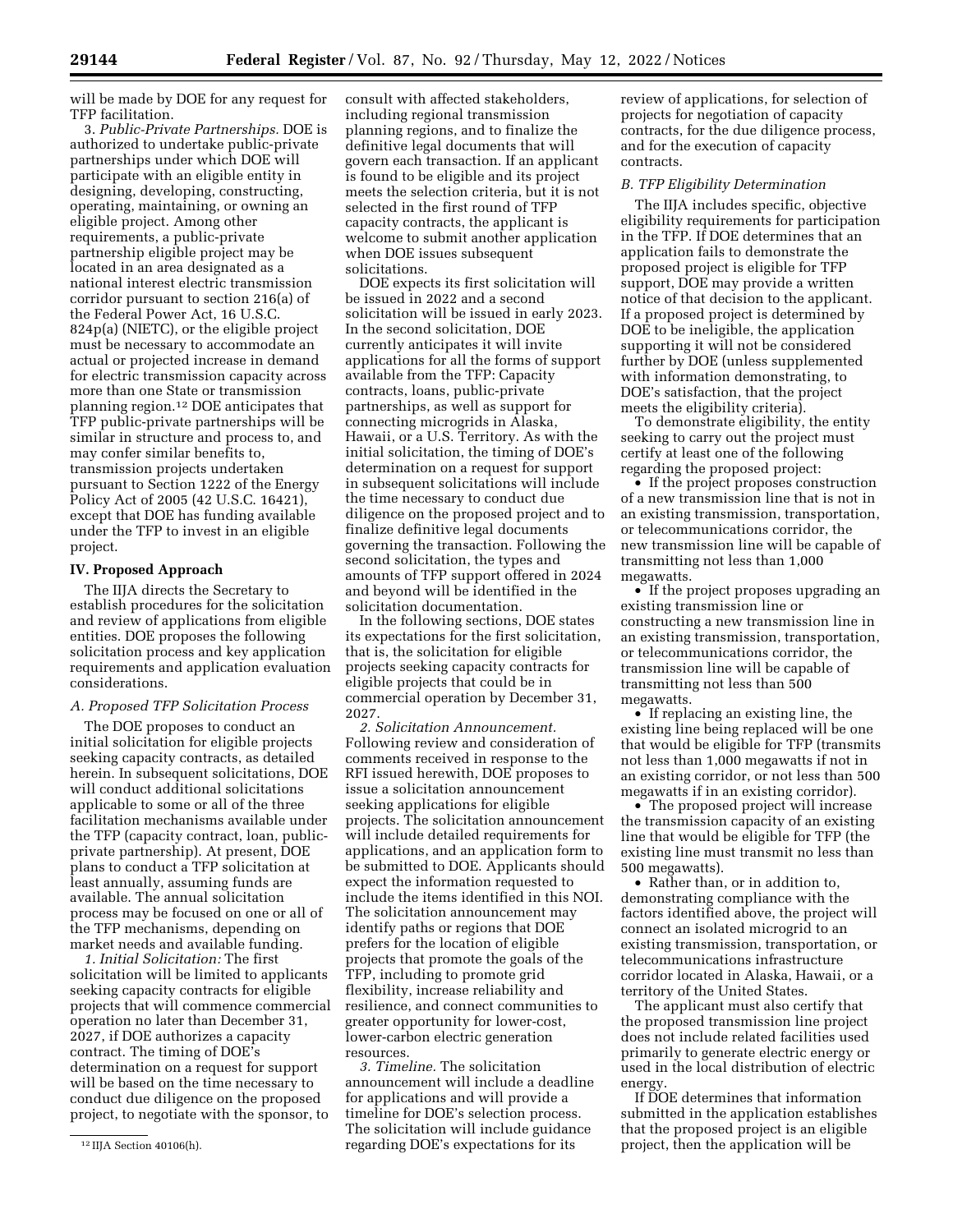reviewed to determine if it meets the standards necessary for the Secretary to certify that the proposed project may receive TFP facilitation.

# *C. Selection and Execution*

As a condition to facilitation of an eligible project using any of the tools available in the TFP, DOE must certify that: (a) The eligible project is in the public interest; (b) the eligible project is unlikely to be constructed in a timely manner or with as much transmission capacity in the absence of facilitation provided from the TFP; and (c) there is a reasonable expectation that the proceeds from the eligible project will be adequate to recover the cost of DOE's facilitation activities for the eligible project. In evaluating projects for possible solicitation, DOE will prioritize projects that advance the TFP's statutory objectives.13 DOE proposes to make such determinations based on the application materials submitted for a project, consultation with DOE and outside experts and stakeholders, and any financial or technical due diligence needed by DOE. Applicants must provide information on the following issues to support DOE's certification of their project for TFP facilitation.

*1. The applicant must demonstrate that the eligible project is unlikely to be constructed in as timely a manner or with as much transmission capacity in the absence of TFP facilitation.* 

To assess whether an eligible project is unlikely to be constructed in as timely a manner or with as much transmission capacity in the absence of TFP facilitation, DOE will request applicants provide information including:

• A status report on the proposed project, and the nature of the challenges the project sponsor currently faces that prevent or hinder construction of the project.

• An explanation of why the proposed project is unlikely to be built, or unlikely to be built with as much transmission capacity, absent the TFP support.

• A description of how the applicant believes TFP support would mitigate or eliminate the barriers to successful construction of the proposed project.

*2. The applicant must demonstrate that its proposed project has a realistic chance of being constructed and going into commercial operation if DOE approves TFP assistance.* 

An applicant must demonstrate that its proposed project has a realistic chance of being constructed and going into commercial operation if DOE

13*See* Section 40106(j)(8).

approves TFP assistance. DOE expects that projects further along in the development process will be more effectively assisted by the tools available under the TFP.

The information DOE expects to request will address the regulatory, financial, commercial, and affected community issues that are key to the success of large transmission projects. Applicants must provide a thorough explanation of their project, detailed information regarding necessary regulatory approvals, financial data, and modeling sufficient to enable DOE to assess the prospects of cost recovery or repayment to DOE of TFP support from the proceeds of the project.

DOE proposes to seek the following information to determine the readiness of the proposed project, including but not limited to:

• A detailed description of the proposed project, including the transmission facilities and related facilities, the proposed route, the equipment that will be used to construct the line, its anticipated capacity and line ratings, points of interconnection, unidirectional or bidirectional capabilities, cybersecurity plan, and the proposed schedule for completing construction and interconnection of the project.

• The status of the Federal, Tribal, State, and local permits, approvals, and other legal authority necessary to construct, own, and operate the transmission line as proposed and the project sponsor's schedule for obtaining all necessary permits and approvals.

• Identification of the rights-of-way, easements, or other land use arrangements necessary for construction of the proposed project that the project sponsor has in place, and what land use arrangements remain to be completed to successfully undertake construction and operation of the proposed project. Applicants should detail the community and stakeholder outreach they have undertaken, and plan to undertake in the future, to inform those along the route of the proposed project of its potential impacts on their communities. The description of community and stakeholder engagement should include concerns raises, issues resolved in writing, and issues outstanding.

• A schedule showing the length of time the project will take from the date of its application, and from its notice to proceed with construction, to commercial operation of the line. The timeline should include key milestones and required permits or regulatory approvals that could accelerate or delay completion of the proposed project.

• Evidence demonstrating that the proposed project is consistent with regional transmission plans and priorities.

• An estimate of the time required to complete grid interconnection(s) necessary to successfully operate the proposed project, including the length of time the project expects to be in any interconnection queues.

• The scope of the generation resources available or expected to be available and their competitive status relative to other resources able to meet the same goals and needs.

• The number and estimated financial value of firm commitments from transmission customers for the electric power to be transmitted by the proposed project. The applicant should detail the steps it has taken and plans to take to market the unsold transmission capacity on the proposed project.

• Detailed information about: (a) The project sponsor's experience in planning and completing transmission projects; and (b) the management team that will be responsible for construction and operation of the line.

• The identification of the equity investors in the project and the amounts invested to date, and the amount of, or prospects for, debt instruments to finance construction of the project. This information should include evidence of the financial strength of the equity and debt participants in the project.

• The identification of companies or other entities that the project sponsor expects to: (a) Own, operate, and maintain the project's transmission lines and related facilities once commercial operations are underway; and (b) be engaged to market the power to be transmitted by the line.

• The status of the vendor contracts necessary to complete the construction of the project. This information should include planned or executed contracts for Engineering, Procurement, and Construction (EPC) services and project management.

• A description of engagement with the relevant construction trade unions and the status of negotiations on Project Labor Agreements<sup>14</sup> that address skill certifications, use of registered apprentices, dispute resolution, project stabilization, and other conditions.

• A certification that the planning, construction, and operation of the line will comply with federal ''Made In

<sup>14</sup> ''Project labor agreement'' means a pre-hire collective bargaining agreement with one or more labor organizations that establishes the terms and conditions of employment for a specific construction project and is an agreement described in 29 U.S.C. 158(f).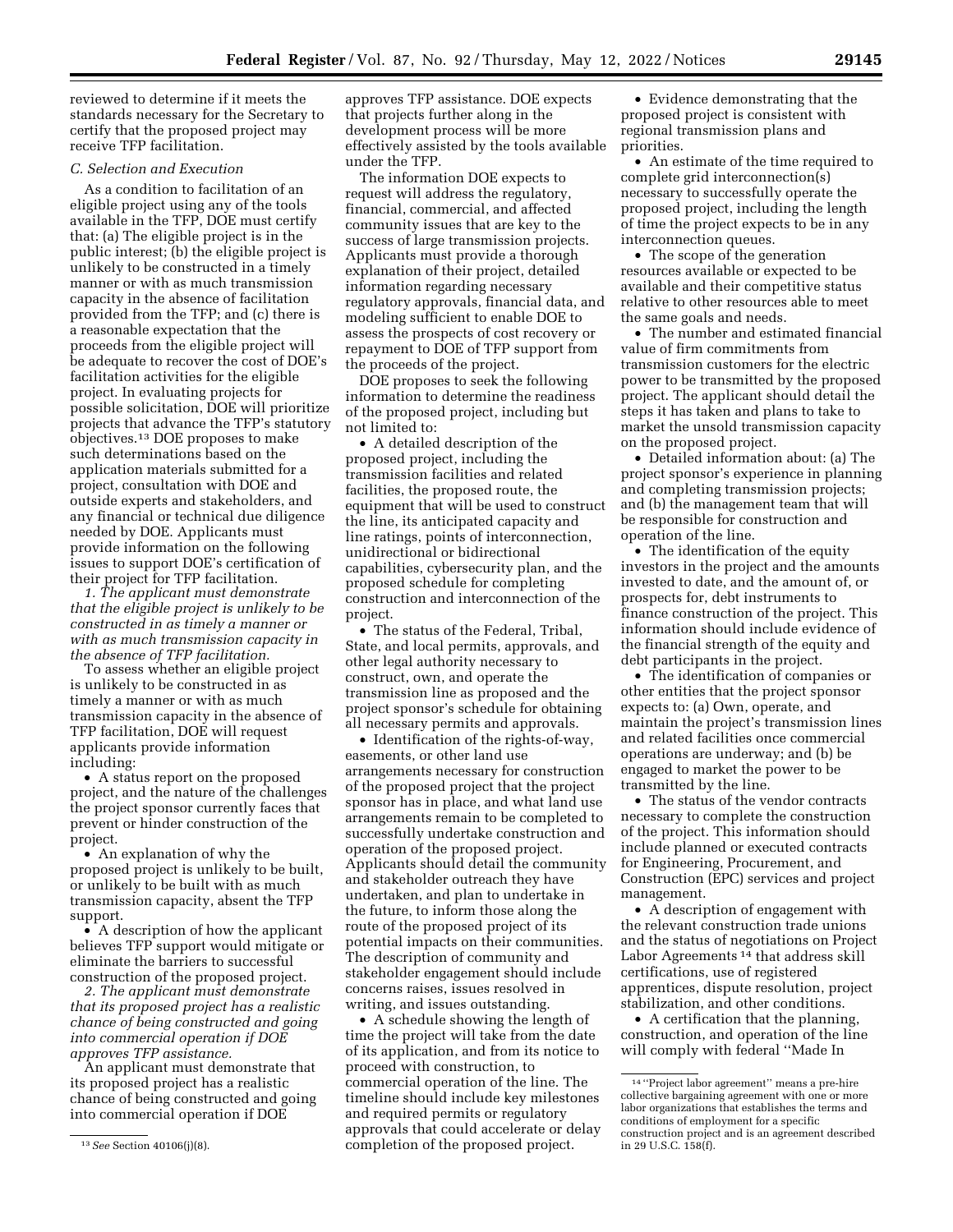America" laws,<sup>15</sup> including the Build America, Buy America Act.16

*3. The applicant must demonstrate that there is a reasonable expectation that the proceeds from the eligible project will be adequate to recover the cost of DOE's facilitation activities for the eligible project.* 

DOE intends to execute the TFP in a manner that optimizes the use of available funds, and that provides a reasonable expectation that the proceeds from the eligible project will be adequate for DOE to recover the cost of support it provides to the eligible project at the earliest reasonable date. Accordingly, applicants should provide information including:

• Evidence that the proposed project is not duplicative of the functions of existing transmission lines.

• An estimate of the length of time after commencement of commercial operation that the sponsor expects DOE would need to maintain its position under a capacity contract.

• Data showing the expected demand for transmission capacity provided by the project, the need for the electricity expected to be transmitted by the project, the competitiveness of the energy supplied by the project, and the savings to the affected customers while DOE holds an interest.

When it provides such information, the applicant should also identify the risks and uncertainties its estimates are subject to, as well as other factors that would affect the value of DOE's interest in the capacity contract.

*4. The applicant must explain how the eligible project advances the priorities established for TFP facilitation in the IIJA.* 

The IIJA directs that, in evaluating projects for TFP facilitation, DOE shall prioritize projects that will achieve specific objectives.<sup>17</sup> Applicants should

16Public Law 117–58, § 70901–52.

provide information demonstrating how an eligible project would:

• Use technologies that enhance the capacity, efficiency, resiliency, or reliability of an electric power transmission system, including (a) reconductoring of an existing electric power transmission line with advanced conductors; and (b) hardware or software that enables dynamic line ratings, advanced power flow control, or grid topology optimization; and (c) additional grid-enhancing technologies the applicant anticipates including in the proposed project.

• Improve the resiliency and reliability of an electric power transmission system.

• Facilitate interregional transfer capacity that supports strong and equitable economic growth.

• Contribute to national or subnational goals to lower electricity sector greenhouse gas emissions, including the national goal to achieve 100% clean electricity by 2035.

#### *D. Possible Types of Contracts*

In the first solicitation, DOE will identify capacity contract transaction structure(s) for which it is soliciting applications. DOE expects that it will negotiate individual transactions with each eligible project selected for TFP support, but that the transactions will be based on a consistent set of contract forms. The contracts will include terms applicable to and appropriate for each of the selected eligible projects and eligible entities.

In the general form, DOE expects capacity contract agreements may include elements of the following types of contracts commonly used for transmission services to secure capacity for the eligible project, permit DOE to market its capacity, and ultimately to exit from the eligible project.

• *Precedent Transmission Service Agreement.* An agreement DOE enters into with the transmission owner, that describes the events and circumstances that must occur before a Transmission Service Agreement takes effect. A precedent agreement would identify the terms under which DOE will enter into the Transmission Service Agreement to take long-term firm transmission service. This agreement would be in effect before transmission service is available from the eligible project, and would include terms such as:

<sup>17</sup> IIJA Section 40106(j)(8). **18** Section 40106(f)(3). **18** Section 40106(f)(3). —A project that receives TFP facilitation, once commercially operational, will operate its facilities used for transmitting electric energy in interstate commerce under an open access, non-discriminatory transmission tariff.

- —Termination provisions with and without fee options for either party should be considered as appropriate. In addition, remedies should be provided if specified conditions precedent are not met. For example, if project construction is not begun or completed by a date certain, the contract would establish the terms on which a party may terminate its commitment; and
- —Provisions governing the sale of capacity to third parties prior to commercial operation. For example, a ''most favored nation'' provision could be included to ensure that DOE receives terms of service at least as favorable as any subsequent capacity customer. The agreement could also include a requirement that the eligible entity developing the eligible project include capacity contracted with DOE in a pro rata proportion when it sells uncommitted capacity to third parties. Another alternative might be to allow DOE to reduce its commitment as third parties contract for uncommitted capacity above a certain level.

• *Transmission Service Agreement.*  DOE would enter into this agreement with the transmission owner to provide DOE with firm point-to-point transmission service along the contracted paths for the term of the agreement. The agreement would include:

- —Price, volume, tenor of capacity commitment (DOE capacity contracts may be for up to 50% of the total transmission capacity of the eligible project, with a tenor of up to forty (40) years); 18
- —Incorporation of the transmission provider's open access transmission tariff; and
- —Right of DOE to market its contract capacity, both short-term and on a permanent basis, and may include a most favored nation right as described previously.

• *Transmission Capacity Resale Agreement.* This agreement would provide a contractual mechanism for resale on a short-term basis of capacity rights that DOE may agree from time to time to make available. The agreement is entered into between DOE and third parties who seek transmission capacity for less than the full term or full volume of the capacity contract. The agreement would include:

- —Terms addressing creditworthiness of the parties;
- —Billing and payment terms and conditions; and

<sup>15</sup> ''Made in America Laws'' means all statutes, regulations, rules, and Executive Orders relating to Federal financial assistance awards or Federal procurement, including those that refer to ''Buy America'' or ''Buy American,'' that require, or provide a preference for, the purchase or acquisition of goods, products, or materials produced in the United States, including iron, steel, and manufactured products offered in the United States. Made in America Laws include laws requiring domestic preference for maritime transport, including the Merchant Marine Act of 1920 (Pub. L. 66–261), also known as the Jones Act. Exec. Order No. 14,005, 86 FR 7475, § 2(b) (Jan. 28, 2021), *available at [https://www.federalregister.gov/](https://www.federalregister.gov/documents/2021/01/28/2021-02038/ensuring-the-future-is-made-in-all-of-america-by-all-of-americas-workers)  [documents/2021/01/28/2021-02038/ensuring-the](https://www.federalregister.gov/documents/2021/01/28/2021-02038/ensuring-the-future-is-made-in-all-of-america-by-all-of-americas-workers)[future-is-made-in-all-of-america-by-all-of-americas](https://www.federalregister.gov/documents/2021/01/28/2021-02038/ensuring-the-future-is-made-in-all-of-america-by-all-of-americas-workers)[workers.](https://www.federalregister.gov/documents/2021/01/28/2021-02038/ensuring-the-future-is-made-in-all-of-america-by-all-of-americas-workers)* Made in America Laws also include laws that give preference to Indian-owned and -controlled businesses, such as the Buy Indian Act (25 U.S.C. 47), that produce items in the United States.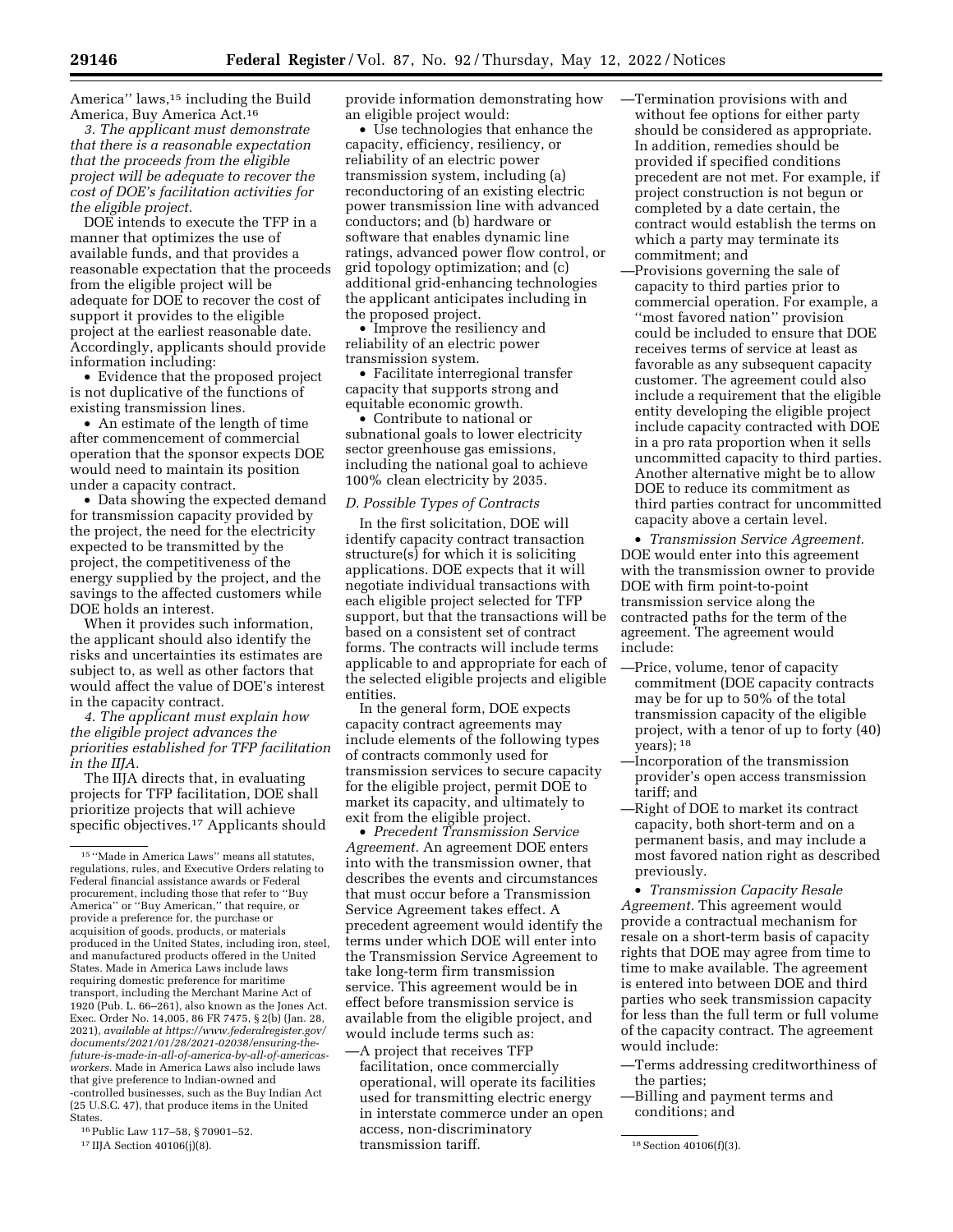—Terms identifying DOE's continued responsibility with respect to the capacity contract.

• *Transmission Capacity Transfer or Relinquishment Agreement.* This Agreement would reflect DOE's right to permanently transfer to a third party, or relinquish to the project developer, DOE's contractual rights to transmission capacity. This agreement would enable DOE to sell its transmission rights and terminate the TFP capacity contract, as contemplated by the IIJA.<sup>19</sup> Terms of this agreement would include:

- —Terms addressing creditworthiness of the party to whom DOE transfers or relinquishes its contractual capacity rights; and
- —The process by which DOE effectuates its exit from the project.

• *Transmission Remarketing Agency Agreement.* This would be the agreement between DOE and a remarketing agent, to remarket the transmission capacity and ultimately to find a party to novate DOE's capacity contract. This agreement would enable an agent to post DOE's transmission capacity for sale on a transmission owner's Open Access Same-Time Information System (OASIS). The agent would be required to meet contractual standards defined by DOE for its performance as DOE's remarketing agent.

These examples are identified to explain the types of agreements DOE expects to be involved in a TFP capacity contract transaction. They do not constitute an exhaustive list of legal agreements necessary to complete a TFP transaction.

# **V. Questions for Requests for Information**

DOE seeks comment regarding all elements of the proposed approach to the TFP described in the previous sections. In addition, DOE seeks comment on the following specific questions.

# *A. General*

(1) Please comment on the TFP solicitation process proposed in this NOI. What are the potential positive and negative impacts of limiting the initial solicitation to capacity contracts for projects that can be completed by December 31, 2027? Rather than conducting separate solicitation processes, should DOE request applications under a single solicitation that remains open for a rolling review and determination process? What are the merits and demerits of using one

approach or another to achieve TFP's objectives?

(2) When considering the merits of TFP applications, how should DOE consider the impact a proposed project has on reliability and resilience, reducing greenhouse gas emissions, generating host community benefits, encouraging strong labor standards the growth of union jobs and expanding career-track workforce development in various regions of the country, improving energy equity and achieving environmental justice goals, maximizing the use of products and materials made in the United States, and maintaining or improving energy security? How should DOE evaluate eligible projects that include benefits that may vary across the set of preferred impacts? To what extent should DOE consider additionality of outcome on these dimensions? What information should DOE seek from applicants to inform such considerations? What metrics and methods are available for conducting such evaluations?

(3) To what extent should maximizing the benefit from federal expenditures be a factor considered when comparing eligible projects? How should the ''benefit'' be interpreted and measured, either in financial terms, in terms of system benefits, or in terms of policy outcomes as outlined in Question 2? Please provide recommendations for a methodology for making such comparisons of benefit.

(4) What are the best tools for ensuring availability of a skilled workforce to support timely, efficient implementation, project continuity, and success? Specifically, how should DOE encourage the use of Project Labor Agreements that specify required certifications, dispute resolution, and utilization of registered apprentices?

(5) Are there methods and approaches to implementing TFP that amplify and leverage the funding available through TFP, and accelerate the greatest quantity of new transmission development that will best serve the national interest, including by cost-effectively increasing resilience and reducing greenhouse gas emissions, while promoting economic growth and energy justice?

(6) Are there other policy parameters not listed previously that should inform the determination of which proposals most cost-effectively achieve the objectives of the TFP? What criteria would indicate achievement of such parameters? What metrics and methods are available for evaluating a proposed project's potential to achieve the criteria?

(7) Are there types of eligible projects, however defined, where the TFP is an

especially suitable and useful method of providing financial support, relative to other forms of financial support, from DOE or other programs?

(8) What criteria should DOE consider for determining that ''the eligible project is unlikely to be constructed in as timely a manner or with as much transmission capacity in the absence of facilitation'' provided by the TFP?

(9) Should DOE establish a standard format and methodology for each applicant to present economic data, projections, analysis, and other information in support of an application for TFP support? If so, please address the components that should be included as part of a standard format and methodology and what information should be required. Or alternatively, please identify methods or processes that are employed in other federal or non-federal programs, such as the DOE Loan Guarantee Program, that could be adopted by the TFP as standard methods for assessing applications.

(10) The IIJA calls upon DOE to consult with, and consider the views of, specific organizations in its considerations of capacity contracts. Before DOE can enter into a capacity contract, the statute requires DOE to consult with the relevant transmission planning region regarding the region's identification of needs, and DOE is instructed to avoid duplication or conflict with a region's needs determination when selecting projects.14 What information should DOE seek from an applicant, transmission owner or operator, or from a regional transmission organization or regional reliability organization to satisfy the consultation requirement in the statute? What are the appropriate points in the process when such consultation should occur?

(11) Please identify any regulatory or business barriers that might impede the implementation of the TFP. Please propose solutions to eliminate or mitigate any identified barriers.

(12) Recognizing that transmission projects are located based on the availability of generation, and ultimately customers to buy that generation, and have limited long term direct employment impacts:

• What equity, energy and environmental justice concerns or priorities are most relevant for the TFP? How can these concerns or priorities be addressed in TFP implementation?

• How might the TFP encourage greater employment, equity, environmental justice, and economic growth? What mechanisms are available to DOE and eligible transmission

<sup>19</sup>*See* Section 40106(f)(5).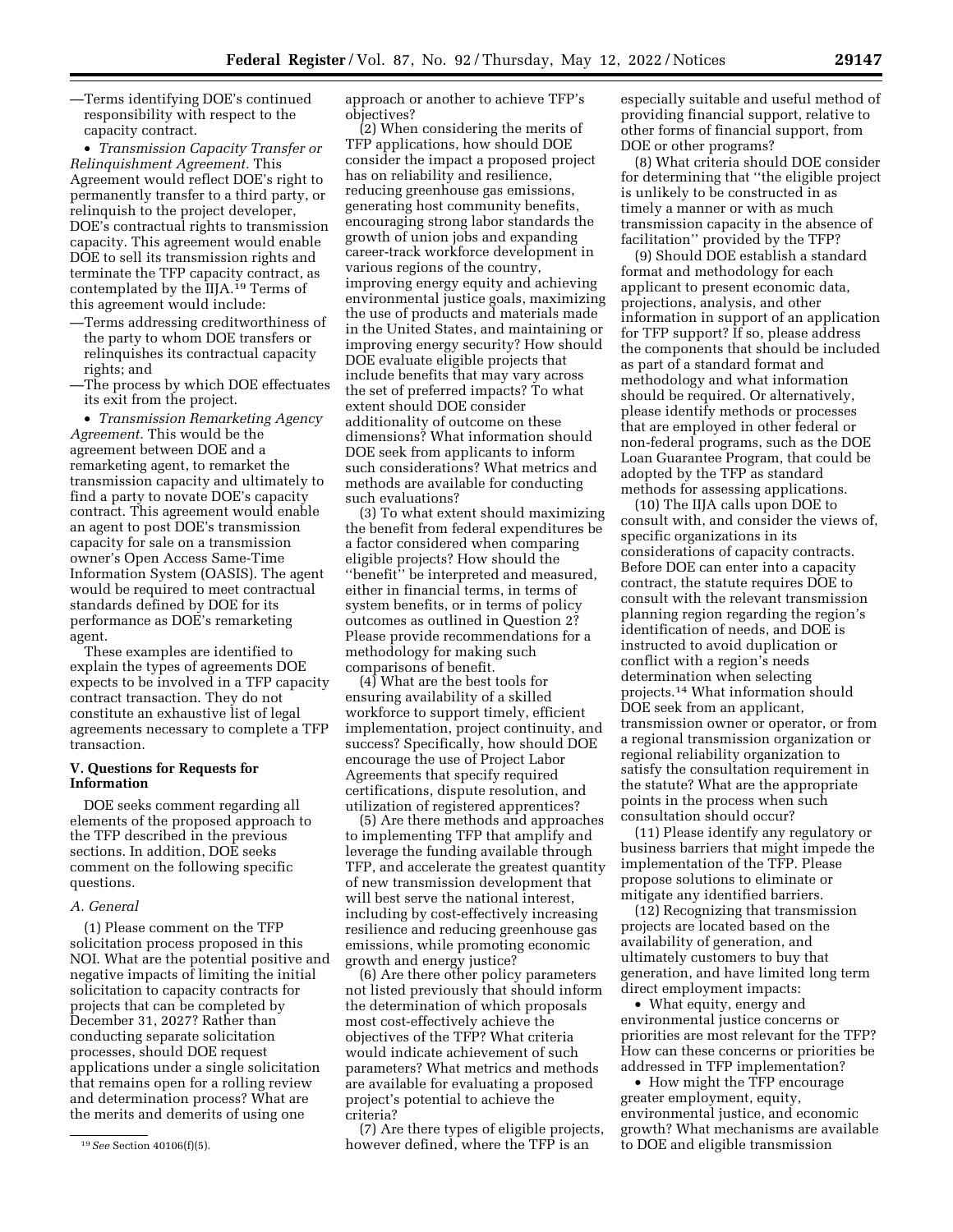projects encourage these outcomes? How should the results be measured?

• What regional and local factors should be considered when evaluating TFP applications (*e.g.,* economic considerations, policy considerations, labor-management partnerships, environmental and energy justice considerations, geology, workforce availability and skills, current industrial and other relevant infrastructure and storage available/repurposed/reused, industry partners, minority-serving institutions (MSIs), minority-owned businesses, regional specific resources, security of supply, climate risk, etc.)?

(13) If DOE asks for a market analysis as part of the application process, what should the analysis include so that DOE can be confident that a proposed project will be successful? What qualifications should be required of the parties preparing such analyses?

(14) What can DOE provide that would be helpful to an eligible project to facilitate its collaborations with potential financing partners?

(15) What data should DOE collect from TFP recipients to evaluate the impact of the program? How should this data and the program outcomes be disseminated to the public?

(16) Please provide any other input DOE should consider in the establishment and implementation of the TFP, including any other information and criteria that might be useful in DOE's approach for and implementation of the certification, due diligence review, and selection process.

#### *B. Microgrid Projects*

(17) The ''eligible project'' definition for the TFP includes a project ''to connect an isolated microgrid to an existing transmission, transportation, or telecommunications infrastructure corridor located in Alaska, Hawaii, of a territory of the United States.'' Which of the forms of TFP support (capacity contracts, loans, or public-private partnerships) are expected to be most useful to the projects to connect microgrids to existing infrastructure corridors as contemplated in the IIJA? What criteria should be used to evaluate qualification of microgrids for support under the TFP?

#### *C. Capacity Contracts*

(18) Is it advisable for DOE to limit its first solicitation to applications seeking capacity contracts for projects that are able to commence commercial operation by December 31, 2027, and defer applications to a subsequent solicitation for projects supported by capacity contracts but with a later forecasted commercial operation date, or for

projects seeking TFP loans or publicprivate partnerships?

(19) The IIJA calls on DOE to seek to enter into capacity contracts that will encourage other entities to enter into contracts for the transmission capacity of the eligible projects. On what basis should DOE assess whether a capacity contract with an applicant will encourage other entities to enter contracts for transmission capacity?

(20) Should DOE use any standards, or collect information from applicants, different from what is described in this NOI for selecting among applicants for capacity contracts? If so, please suggest alternative standards or information requirements.

(21) The FERC Pro Forma Open Access Tariff 20 allows transmission customer rollover rights with a minimum contract term of five years. If the DOE capacity contract with an eligible entity had a term of five years, would that be sufficient to successfully facilitate construction of an eligible project? If not, what is the minimum contract term length required, with or without rollover rights, needed to successfully facilitate construction of an eligible project?

(22) What conditions precedent would be sufficient for DOE to terminate its contract prior to commercial operation of an eligible project?

(23) Should capacity contracts include provisions that authorize DOE to terminate the contract for convenience subject to a termination fee? What, if any, impact would such a termination provision (and associated fee) have on an eligible project's financing, rate design, or a rate review and approval required from FERC?

(24) Should DOE enter into contingent offers with multiple eligible entities, and award final capacity contracts to the projects that achieve significant milestones first? If so, what should be the significant milestones be? What, if any, impact would such an approach have on an eligible project's financing, rate design, or a rate review and approval required from FERC?

(25) Is it advisable for DOE, when selecting eligible projects for capacity contracts, to prioritize projects that have a certain percentage of capacity already subscribed? If so, what should that percentage be? What level of commitment (firm supply versus other types of capacity subscription) should DOE require eligible entities to demonstrate to be selected for a capacity contract? How should applicants be required to document such commitments? Should DOE's capacity be capped as a ratio of the firm subscription obtained before the execution of a capacity contract? If so, what should that ratio be?

(26) Should DOE require counterparties to capacity contracts to offer DOE's capacity to other customers on a pro rata share before being able to sell the remaining capacity on an eligible project to other customers?

(27) DOE seeks to exit its capacity contract as soon as practicable after determining that sufficient transmission capacity has been secured by other entities to ensure the long-term financial viability of an eligible project. What other contract mechanisms are available to limit DOE's commitment so it may exit, and free up funds obligated to support future projects?

(28) Should DOE receive a more favorable rate for its capacity commitment than other subscribers, to reflect its first mover position?

(29) Please comment on the forms of contractual arrangements discussed previously, and whether the types of contracts mentioned are appropriate vehicles for achieving the statutory requirements and goals of the TFP. If not, please suggest other contractual arrangements or structures that would more effectively meet the IIJA's requirements and goals. DOE welcomes inclusion of examples of proposed contract terms as part of a response to this RFI.

## **VII. Response Guidelines**

NOI/RFI responses shall include: • NOI/RFI title and reference number;

• Name(s), phone number(s), and email address(es) for the principal point(s) of contact;

• Institution or organization affiliation and postal address; and

• Clear indication of the specific question(s) to which you are

responding. Responses including business

proprietary information will be handled per guidance in Section VIII.

NOI/RFI responses should be submitted electronically to *[www.regulations.gov.](http://www.regulations.gov)* 

#### **VIII. Business Proprietary Information**

Pursuant to 10 CFR 1004.11, any person submitting information that he or she believes to be business proprietary and exempt by law from public disclosure should submit via email two well-marked copies: One copy of the document marked ''Business Proprietary'' including all the information believed to be proprietary,

<sup>20</sup>Pro Forma Open Access Transmission Tariff (OATT), *available at* Pro Forma OATT—effective March 14, 2022, | Federal Energy Regulatory Commission (*ferc.gov*).